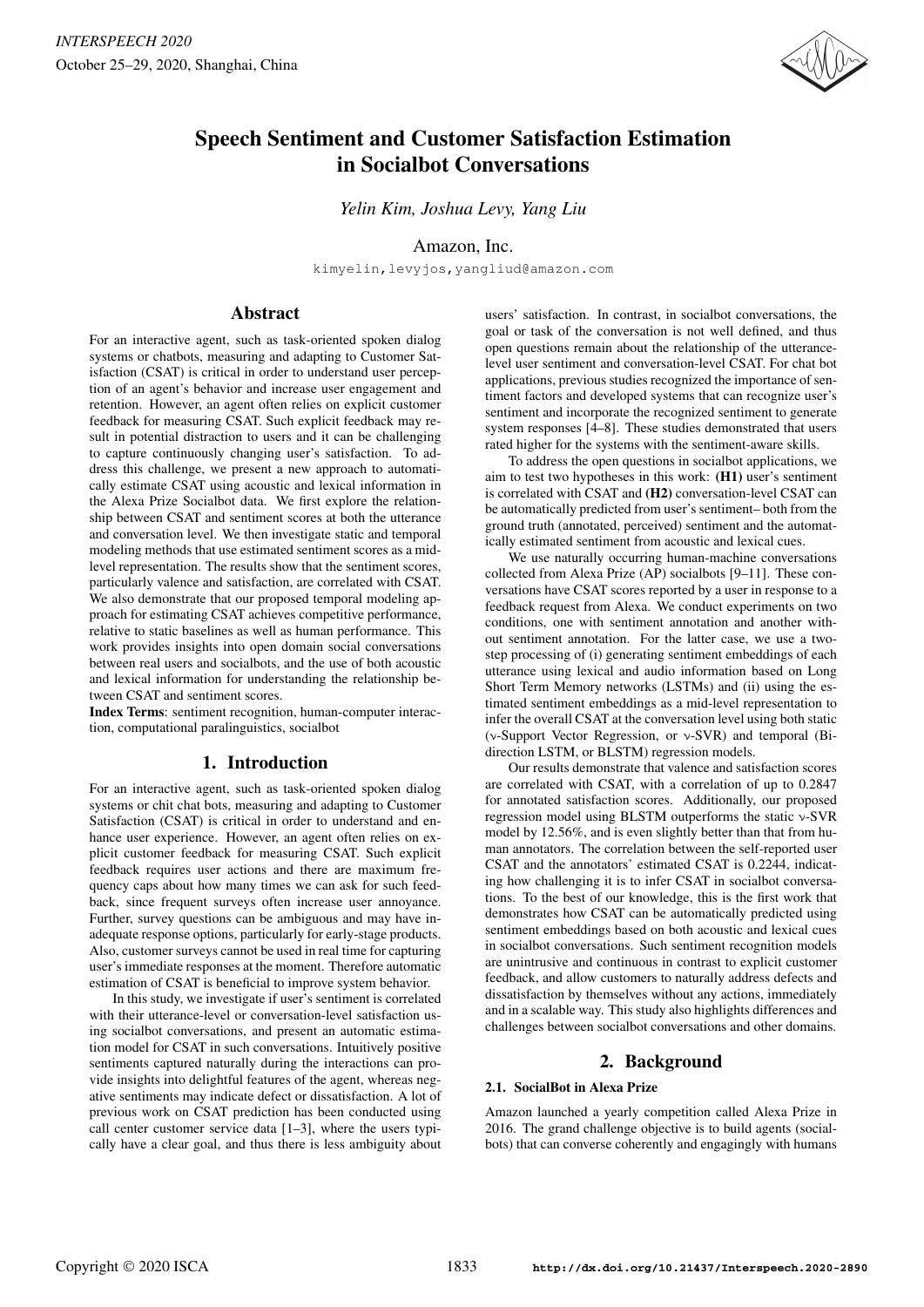for 20 minutes, and obtain a 4 out of 5 or higher rating from humans interacting with them. Alexa customers interact with socialbots with invocation phrases "Alexa, let's chat" (or similar ones). They are read a brief message about the competition (the introductory message varies depending on the completion phases), and instructions on how to end the conversation and provide ratings and feedback. Then they are connected to one of the participating socialbots. Customers may end the conversation at any time, and afterwards, the user is prompted to provide a verbal rating from 1 to 5: "How do you feel about speaking with this socialbot again?", followed by an option to provide additional freeform feedback. Such ratings and feedback have been given to the participating teams to help them improve their socialbots. Note these ratings and feedback are optional, and only some users provide these. See [9] for more information on the competition and the participating systems. In this study, we use the customer's rating at the end of these conversations as an approximation for CSAT.

#### 2.2. Related Work

Given the importance of understanding user's satisfaction of a service, previous studies explored methods to automatically predict CSAT [1–3]. Most of previous work focuses on call center applications, where the conversations are between customers and agents. To predict user's overall CSAT with the call, previous work treated this as a classification or regression task, i.e., providing a label or score for the entire dialog. They used various features including textual information derived from the transcriptions, and speech and prosodic cues from the audio, and explored different classification models. In addition to conversation-level satisfaction, Ando et al. performed utterance level and dialog level classification jointly [3]. Recently similar work has been conducted using task oriented chat bots with textbased interaction [7]. Our work is different from these in that our application is on open domain conversations in a socialbot setting. The main difference of our work from previous studies on customer service calls or chats is that previous studies focus on users who have a task or issues to resolve and thus satisfaction is more clearly defined, whereas for socialbots, the notion of dialog-level satisfaction is not clear, since users typically do not have goals and may chat about multiple topics. Recent work also pointed out the potential noise of user ratings and the low agreement between user's ratings and external evaluator's perception [12, 13]. Therefore, it is an open question whether we can predict the overall satisfaction, and if utterance-based sentiment is correlated with the CSAT. We will explore these questions in this study using real-world Socialbot data.

Our work also uses the estimated utterance-level sentiment as a mid-level representation for predicting CSAT. Speech sentiment recognition is an active research field, and has recently gained lots of advancements in recognition performance, particularly with the use of deep learning approaches [14–16]. Recent work focuses more on spontaneous data, particularly natural speech dialogs [17–20]. Our approach contrasts with most of the previous speech sentiment recognition work that has primarily focused on utterance-level recognition of emotion. Instead, we focus on the understanding of the conversation-level CSAT, and the relationship between utterance-level sentiment and CSAT.

Another line of work that is related to our high level motivation, but not this specific study, is developing systems that respond to a user's emotion properly. The early adopted voice interactive systems typically detected user's anger or frustration and took actions, for example, routing a call to human representatives. Recently there is more work in automatic response generation in conversational systems where user's sentiment information has been used as an additional attribute to control the system response such that the system responds to users emotionally appropriate [4–6]. The recent work in [8] shows empathy is an important skill for socialbots. Note that most of such work is for text-based bots. In this study, we use speech for user sentiment recognition in open domain socialbots.

## 3. Data

#### 3.1. Alexa Prize (AP) Socialbot Data

We randomly selected some AP conversations with user ratings for this study. The data includes 6,308 AP conversations and 93,671 utterances, corresponding to an average conversation length of 14.85 utterances. This dataset is not annotated for ground truth sentiment, and hence we use sentiment scores automatically computed using our model described in Section 4.1. We call this dataset as "unannotated AP data" in this paper.

We also use a smaller AP dataset with human annotated sentiment scores. This annotated dataset, which we call "annotated AP data", consists of 952 AP conversations and 14,415 utterances, corresponding to an average conversation length of 15.41 utterances. For both sets of data, we exclude conversations less than 5 utterances or greater than 50 utterances. This allows us to focus on conversations that have meaningful turns between users and socialbots and capture the overall conversation-level CSAT. Additionally, we remove the two types of feedback utterances (Section 2.1) from these datasets. This ensures that our prediction models do not have any information about the ground truth CSAT.

#### 3.2. Sentiment Annotation

For annotated AP data, our annotators rate each utterance of the conversation by considering both the tone and lexical content in the audio clip. Each utterance was rated by at least three annotators on three dimensions, activation, valence, and satisfaction, on a  $-3$  to  $+3$  scale (where 0 is neutral). Inter-annotator agreement is reported in Table 1.

Activation (excited vs. calm) and valence (positive vs. negative) are commonly used in the speech emotion recognition literature [21–23]. We add satisfaction as another sentiment dimension. Satisfaction is similar to valence, but is designed specifically for a voice assistant setting. We instruct the annotators that satisfaction is "an attribute of speech that provides insight into the speaker's level of satisfaction/pleasure (positive satisfaction) or dissatisfaction/displeasure (negative satisfaction) with Alexa for a speech segment. Satisfaction can range from tones that convey frustration and disgust to tones that convey happiness and delight." Hence, satisfaction captures the degree of pleasure or displeasure with the voice assistant, whereas valence captures the user's positiveness in general.

#### 4. Methods

Figure 1 shows our proposed two-phased modeling architecture to predict the overall CSAT from user's speech in the socialbot conversation. In the first phase, we apply the sentiment prediction model trained from Alexa data (Section 4.1) to each user utterance in the conversation to obtain the sentiment scores. In the second phase, we use the sentiment embeddings for each utterance to estimate conversation-level CSAT (Section 4.2).

Let us denote a conversation  $C^k$ , a k-th conversation in Alexa Prize Socialbot data.  $C^k$  is a sequence of utterances  $U_t^k$ and  $U_{f_1}^k$ ,  $U_{f_2}^k$ , where  $t = 1, 2, ..., N(k)$ .  $N(k)$  denotes that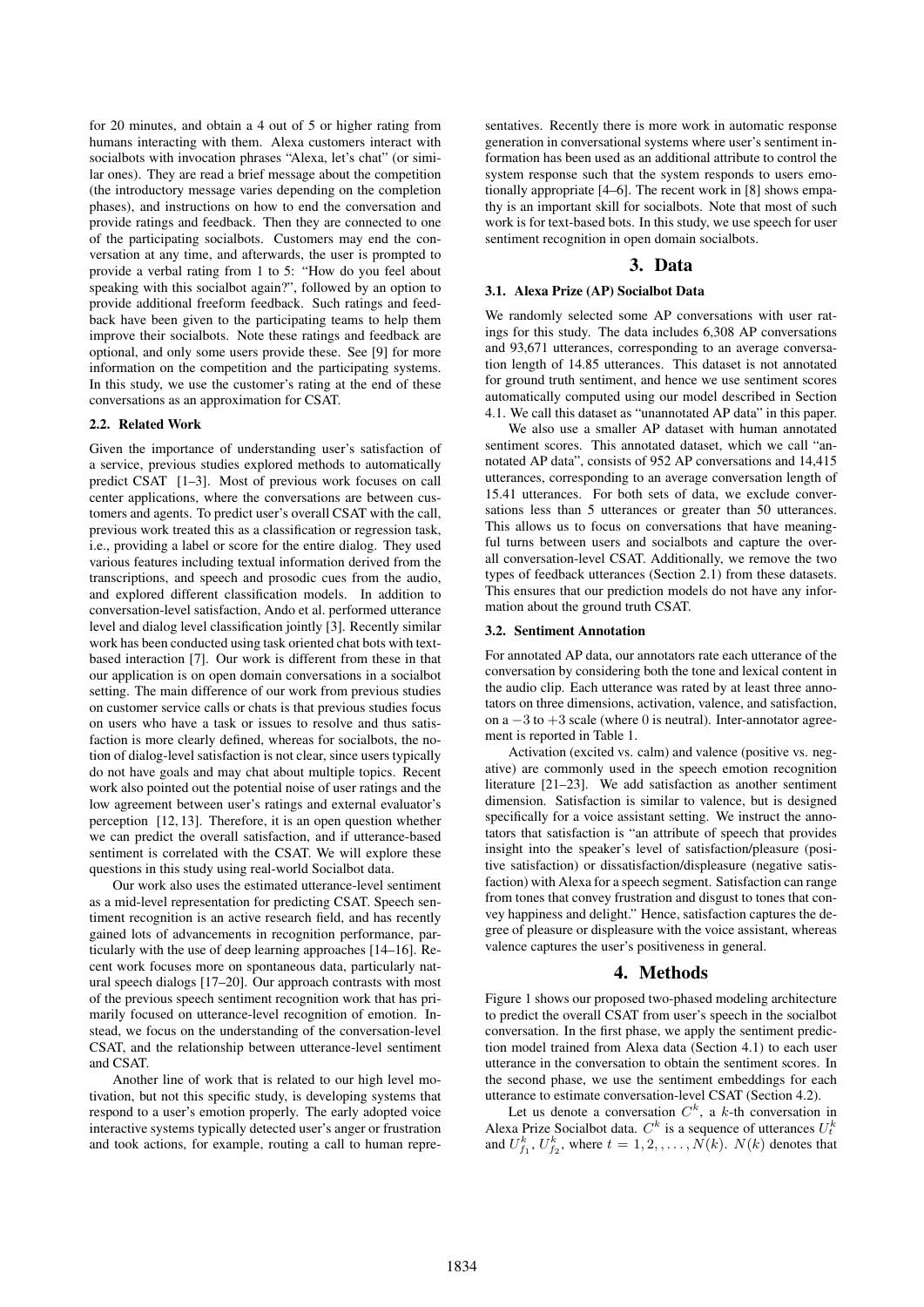

Figure 1: *Overall two-step procedure for our CSAT estimation.* For each conversation  $C_k$ , we first generate sentiment embed*dings for each utterance and use these embeddings for final CSAT estimation at the conversation level.*

Table 1: *Sentiment recognition performance using CCC metric. 'HA' : human agreement and 'MA': model agreement*

|    | Activation | Valence | Satisfaction |
|----|------------|---------|--------------|
| HА | 0.4891     | 0.5905  | 0.6009       |
| MА | 0.6562     | 0.5055  | 0.5406       |

the number of utterances varies for each conversation.  $U_{f_1}^k, U_{f_2}^k$ are two feedback utterances described in Section 2.1 where the user responds to: "On a scale from 1 to 5 stars, how do you feel about speaking with this SocialBot" and "do you have any feedback". In our experiments, we remove these feedback utterances in each conversation, and compute the speech sentiment embeddings  $S_t^k$  for each of  $U_t^k$  (Section 4.1).

# 4.1. Speech Sentiment Embedding

We train our sentiment model using both acoustic and lexical cues at the utterance level. On the acoustic side, we extract 40-dimensional Log Mel-filter bank energies (LFBEs) from the raw audio, and stack three frames of 10ms each to form an input that is  $120 \times$  (number of frames). On the lexical side, we apply the 300-dimensional word2vec embeddings from Google news [24] on Alexa's Automatic Speech Recognition (ASR) output of the utterance. Long Short-Term Memory networks (LSTMs) are used to model these acoustic and lexical representations, with five layers of LSTMs for acoustic and one for lexical information. Next, the outputs from the acoustic and lexical LSTMs are concatenated and passed through a separate dense layer for each sentiment type, activation, valence, and satisfaction respectively. Following [25], we pre-trained our model on an ASR task and used the generated embeddings for the downstream sentiment recognition task. The model was trained using 1k+ hours of general Alexa traffic annotated for sentiment, as well as some Alexa Prize data described in Section 3.1.

We use the average of human annotation as a ground truth of human annotation. We compare the model's correlation with human annotation ("model agreement") against the humanhuman agreement ("human agreement") to measure the model's performance.For both these metrics, we use Concordance Correlation Coefficient (CCC), which is similar to traditional Pearson's correlation but also factors in how well the mean and variance of the compared distributions match to each other [26]. The performance on the annotated AP data is shown in Table 1. The sentiment model achieves competitive performance compared to human agreement, and is even better than human performance for activation.

#### 4.2. Estimation of Customer Satisfaction (CSAT)

For each conversation  $C_k$ , we use static and temporal regression models to predict an estimated  $CSAT^k$  score. The regression

Table 2: *Spearman's correlation between annotated sentiment scores (Act: Activation, Val: Valence, Sat: satisfaction) and Conversation-Level CSAT at the conversation and utterance levels in* Annotated *AP data .*

|                  | (Val, CSAT) | (Act, CSAT) | (Sat, CSAT) |
|------------------|-------------|-------------|-------------|
| Conversation     | 0.2584      | 0.044       | 0.2847      |
| <b>Utterance</b> | 0.0987      | 0.0236      | 0.1133      |

Table 3: *Spearman's correlation between sentiment scores (Act: Activation, Val: Valence, Sat: satisfaction) and Conversation-Level CSAT at the conversation and utterance levels in* Unannotated *AP data .*

|                                | (Val, CSAT) | (Act, CSAT) | (Sat, CSAT) |
|--------------------------------|-------------|-------------|-------------|
| Conversation                   | 0.1919      | 0.046       | 0.1677      |
| <i><u><b>Utterance</b></u></i> | 0.0734      | 0.0427      | 0.0686      |

models use the sentiment embeddings  $S_t^k$  we compute from the model described in Section 4.1.

We use ν-Support Vector Regression (SVR) for static regression and explore performance of linear, polynomial, sigmoid and Radial Basis Function (RBF) kernels. The parameter controls the fraction of training errors and support vectors.

For temporal regression, we use the BLSTM model, which has been used widely in a variety of sequential models due to its ability to take into account both past and future information when learning the temporal structure [27–30]. We experiment with both 2-dimensional (valence, satisfaction) and 3-dimensional (valence, activation, satisfaction) input features for BLSTMs. Since the input sequence lengths vary with high standard deviation (annotated AP data: 7.22, unannotated AP data: 18.18), we first sort the training data by sequence length so that a mini-batch has a similar length. Within each mini-batch  $(size = 10)$ , we pad the sequences with zero so that they have the same length. We use the Adam optimizer, and clip the gradient to  $threshold = 1$  if the gradient exceeds this. A maximum 30 epochs are used for training. We use a mini-batch to evaluate the gradient of the loss function and update the weights.

## 5. Results and Discussions

## 5.1. Correlation Between Sentiment Scores and CSAT

In this section, we test  $(H1)$  using both annotated and unannotated AP data. Tables 2 shows two correlations computed between the conversation-level aggregated mean sentiment scores and CSAT, and the utterance-level sentiment scores and CSAT using the annotated data. Looking at the conversation-level results, satisfaction is most highly correlated to CSAT (correlation of 0.2846), the second highest is valence (correlation of 0.2584), and activation scores are not correlated with CSAT. This may indicate that high activation can be derived from both extreme joy and anger, and hence activation may not be a good indicator for measuring CSAT. We can see that overall the utterance-level correlations are significantly lower than the ones at the conversation level, indicating that utterance-level scores and its characteristics change over time, and hence our prediction models should capture such variations throughout the overall conversation.

For unannotated AP data, Table 3 shows that the correlation is generally lower due to the machine prediction errors in our sentiment embeddings. Similar to Annotated AP data, the conversation-level correlations are higher than the ones at the utterance level. For the conversation level, valence is the most highly correlated sentiment to CSAT (correlation of 0.1919), with satisfaction being the second (correlation of 0.1677). At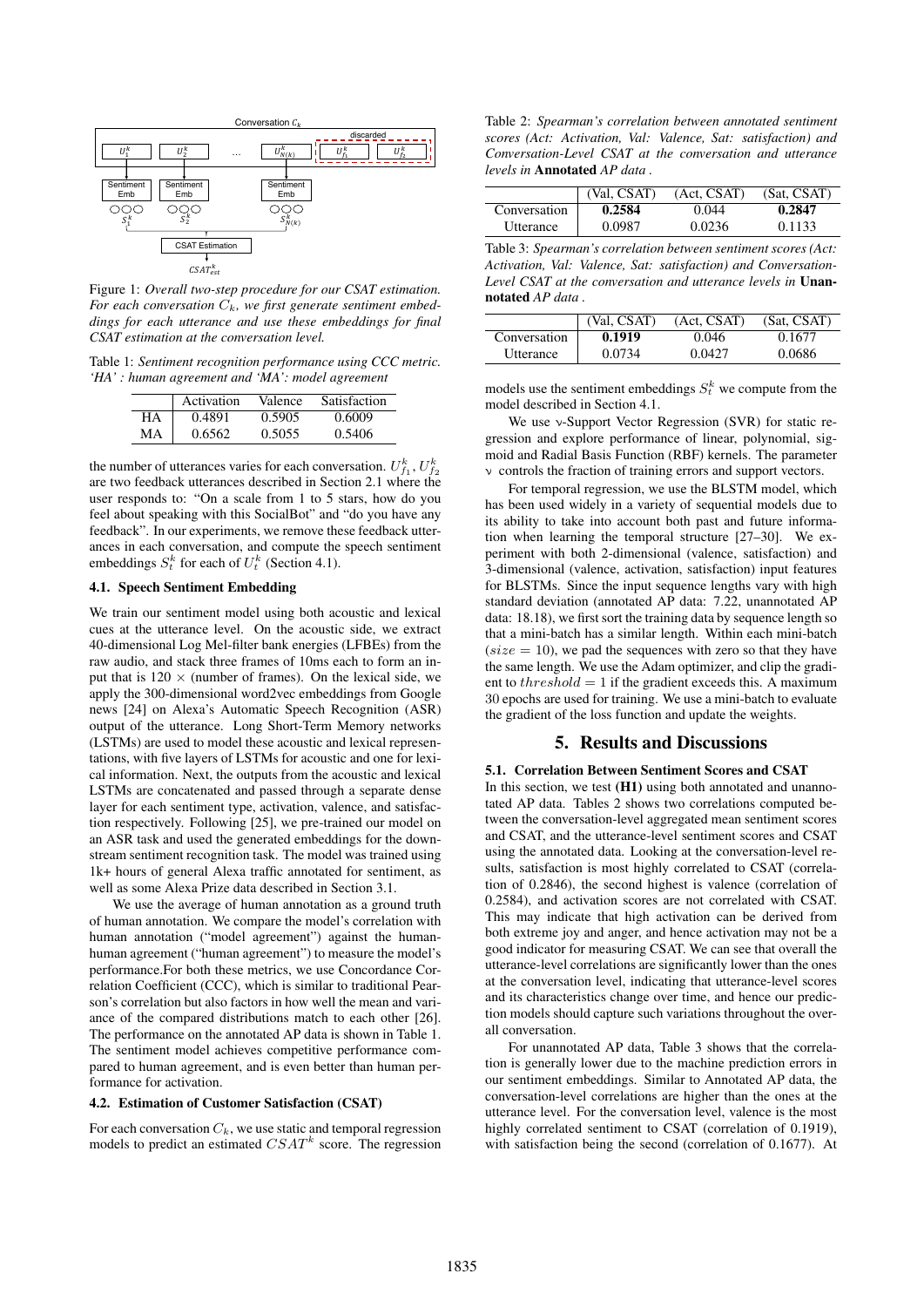Table 4: *Performance comparison between human performance and regression models using* ν*-SVR and BLSTM.*

|             | Human  | $\nu$ -SVR | <b>BLSTM</b> |
|-------------|--------|------------|--------------|
| Annotated   | 0.2244 | 0.2818     | 0.2759       |
| Unannotated | N/A    | 0.2102     | 0.2366       |

the utterance level, all of the predicted sentiment scores are not correlated with CSAT (correlation is less than 0.1 for valence, satisfaction, and activation).

Overall, the results show that the aggregated (averaged) conversation-level emotion scores (valence and satisfaction) are correlated with CSAT ratings, both for annotated ground truth scores and predicted sentiment scores.

#### 5.2. Prediction : Static and Temporal Regression Models

In this section, we test (H2) that conversation-level CSAT can be automatically predicted from user's sentiment. We use a regression-based static model using ν-SVR as our baseline method. We compare this with a BLSTM-based temporal model to understand the importance of capturing temporal structure in CSAT estimation. Five-fold cross validation was used throughout the experiments for fair comparison. The averaged prediction performance measured using the Spearman's rank correlation coefficient across these five folds is used as metrics. Table 4 summarizes the performance of our proposed models.

To understand the human performance on estimating CSAT, we asked our annotators to assess what they thought the customer satisfaction for the conversation would be. We obtained these scores for 929 out of the 952 annotated conversations. The Spearman's correlation between the self-reported user CSAT score and the annotators' estimated CSAT score was 0.2244  $(p = 4.56e^{-12})$ . This result is included in Table 4. It indicates that it is difficult for humans to judge users' CSAT scores. Note that users' CSAT is based on a variety of factors, such as the quality of responses or how engaging the conversation was, which may be difficult for third-party annotators to capture. This is also observed in recent studies on open domain socialbots [12, 13].

The results from the annotated AP data provide upperbound performance of our CSAT prediction model, whereas the results from the unannotated AP data provide insights into how CSAT can be automatically estimated from acoustic and lexical cues. We use Spearman's correlation using the ranked scores of both sentiment and CSAT scores to capture the ordinal nature of these scores.

For annotated AP data, ν-SVR models achieve a slightly higher correlation (0.2818) compared to human correlation (0.2244), although direct comparison is not possible due to the difference in test data. BLSTM shows a slightly lower correlation (0.2759) compared to the best correlation from ν-SVR. This may indicate that complex models like BLSTM cannot learn the relationship between the features and labels well given the limited data and feature size. As described in Section 3.1, the annotated AP data is limited, with about 760 training instances for each fold. We also empirically find that mean features of valence and satisfaction scores achieve higher correlation than feature sets with higher dimensionality, e.g., mean, standard deviation, quantile ranges of valence, satisfaction, and activation.

On the other hand, for the larger unannotated AP data, the BLSTM-based temporal regression model yielded 12.56% relative improvement compared to ν-SVR. We achieve the highest prediction performance of 0.2366 using valence, activation, and

Table 5: *Performance comparison between human performance and regression models using* ν*-SVR and BLSTM for a subset of dataset that has (1)* CSAT-R1:  $CSAT \leq 2$  or  $CSAT \geq 3$  and  $(2)$  CSAT-R2:  $CSAT < 2$  or  $CSAT > 4$ .

|                    |                     | Human  | $\nu$ -SVR | <b>BLSTM</b> |
|--------------------|---------------------|--------|------------|--------------|
| Annotated          | $CSAT-R1$           | 0.2418 | 0.3076     | 0.3031       |
|                    | CSAT-R <sub>2</sub> | 0.2711 | 0.3513     | 0.3501       |
| <b>Unannotated</b> | $CSAT-R1$           | N/A    | 0.2307     | 0.2565       |
|                    | $CSAT-R2$           | N/A    | 0.2880     | 0.3088       |

satisfaction scores as three-dimensional input features and 20 hidden units in BLSTM. Overall we observe more performance gain from using the temporal model in large unannotated AP compared to the static one, as well as the poor performance in small annotated data (or any model that is more complex than two-dimensional linear ν-SVR). This may indicate that the temporal structure is important in this modeling of CSAT, and data size is important to capture that temporal structure.

Furthermore, we expect it is important to automatically identify the conversations that are poorly rated (e.g.,  $CSAT <$ 2) or highly rated (e.g.,  $CSAT > 4$ ) in socialbot conversations or other user interactions. This can allow us to adapt our responses when such non-neutral CSAT scores are detected. Table 5 shows our prediction power when CSAT scores are (1) CSAT-R1:  $CSAT \leq 2$  or  $CSAT \geq 3$  and (2) CSAT-R2:  $CSAT < 2$ or  $CSAT > 4$ . For annotated data, sigmoid-kernel  $\nu$ -SVR performs the best, yielding a correlation of 0.3076 for CSAT-R1 and 0.3513 for CSAT-R2, which is higher than 0.2818 for all the data (9.16% and 24.66% increase in correlation, respectively). On the unannotated data, BLSTM-based model using predicted scores achieves a correlation of 0.2565 and 0.3088 on CSAT-R1 and CSAT-R2, respectively, which are both higher than ν-SVRbased correlation (0.2307 and 0.2880, respectively).

# 6. Conclusion and Future Work

In this work, we empirically studied the correlation between turn-level sentiment and CSAT scores in real-world, opendomain socialbot conversations in Alexa Prize. We found that valence and satisfaction show the correlation of 0.2847 and 0.2584 with CSAT, respectively. In addition, we evaluated regression models, static ν-SVR and temporal BLSTM, to predict CSAT based on sentiment embeddings provided by an automatic sentiment recognition system. Our experiments show that the BLSTM model trained on top of the sentiment embeddings outperforms the static models. This indicates that the temporal structure of how sentiment changes over time within the conversation is important to estimate the overall CSAT of the user. It is particularly challenging to infer customer satisfaction in socialbot settings, since the end goal of the conversations is open. Consequently, we observed that it was difficult even for human annotators to predict customer CSAT with high correlation. Our proposed method leveraged automatically generated sentiment embeddings to construct a model that predicted CSAT nearly as well as humans could.

Future work will explore whether CSAT prediction can be improved by integrating other factors besides the expressed sentiment, e.g. the quality of the responses provided by the socialbot. Such factors could be included in addition to sentiment to enhance the ability to automatically predict customer satisfaction in conversational settings. Future work will also investigate what precise aspects of the temporal structure within the socialbot conversation are meaningful for understanding the CSAT.